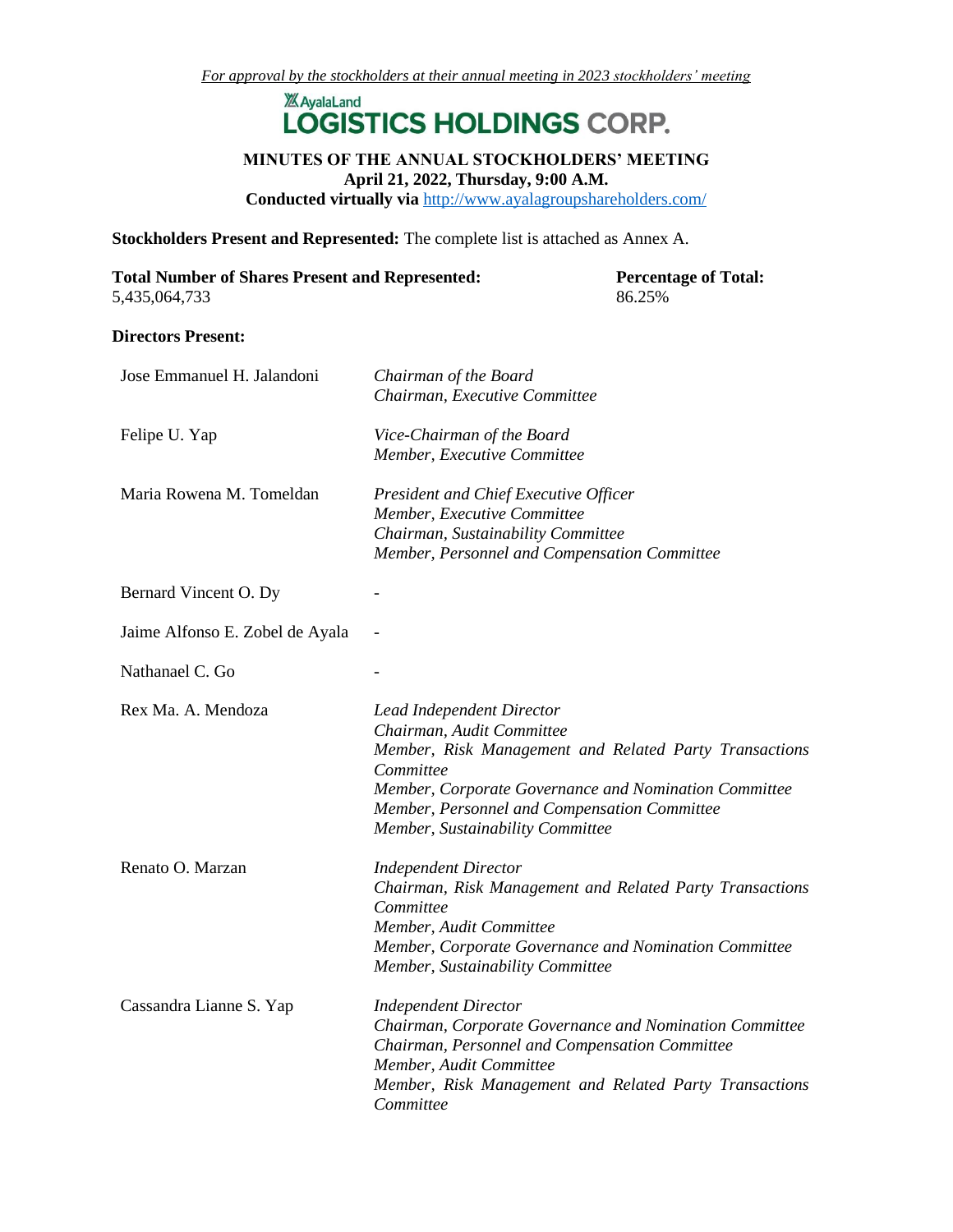## **Officers Present**

Augusto D. Bengzon, *Treasurer* Francis M. Montojo, *Chief Finance Officer, Compliance Officer, and Chief Risk Officer* June Vee D. Monteclaro-Navarro, *Corporate Secretary* Nimfa Ambrosia L. Perez-Paras, *Assistant Corporate Secretary*

## 1. **Call to Order**

After the national anthem, the Chairman, Mr. Jose Emmanuel H. Jalandoni, called the meeting to order at 9:00 A.M. He welcomed the stockholders and stated that pursuant to the Corporation's By-Laws, the Board of Directors and management chose to hold this meeting in a fully virtual format. He stated that similar to the 2021 fully virtual annual stockholders' meeting, the Corporation has arranged this year's meeting in such a way that the stockholders can freely exercise their right to vote and to be informed. He added that the stockholders may vote using the electronic voting *in absentia* and shareholder system until the end of the meeting, and questions may be sent to corporate.secretary@ayalalandlogistics.com.

The Chairman introduced the directors and officers who joined the meeting as presenters, namely: Maria Rowena M. Tomeldan (President and Chief Executive Officer), Francis M. Montojo (Chief Finance Officer, Compliance Officer, and Chief Risk Officer), June Vee D. Monteclaro-Navarro (Corporate Secretary), Ma. Rhodora P. dela Cuesta (Compliance Manager), independent directors, Rex Ma. A. Mendoza (Lead Independent Director and Chair of the Audit Committee), and Cassandra Lianne S. Yap (Chair of the Corporate Governance and Nomination Committee). He also acknowledged the other members of the Board, and other officers, as well as the representatives of SyCip Gorres Velayo & Co. (SGV), the Corporation's external auditor, who joined the meeting through the live webcast.

## **2. Notice of Meeting**

The Secretary, Ms. June Vee D. Monteclaro-Navarro, certified that on March 29, 2022, the Notice of the meeting and the Definitive Information Statement (DIS) were sent to each stockholder of record as of March 7, 2022, in three (3) ways: (i) by email to all stockholders with e-mail addresses; (ii) by posting on the Corporation's website; and (iii) by disclosure through the Philippine Stock Exchange (PSE) EDGE system. In addition, the Notice was published, in print and online format, in the business section of two (2) newspapers of general circulation, the Philippine Star and Manila Times, for two (2) consecutive days on March 28 and 29, 2022. Accordingly, the stockholders have been duly notified in accordance with the By-Laws and applicable rules, including the Corporation's Internal Guidelines on Participation in Stockholders' Meeting by Remote Communication and Voting *in Absentia*.

## **3. Certification of Quorum**

The Secretary certified that there was a quorum for the meeting with stockholders participating by remote communication, by proxy, or by voting *in absentia*, owning 5,435,064,733 shares, or 86.25% % of the 6,301,591,987 total outstanding shares. The mode of attendance of the stockholders deemed present and their respective percentages of the outstanding shares are set forth below:

| Mode of Attendance                   | % of Total Outstanding Shares |  |  |
|--------------------------------------|-------------------------------|--|--|
| Appointment of the Chairman as proxy | 86.23279%                     |  |  |
| Voting in absentia                   | $0.00002\%$                   |  |  |
| <b>Remote Communication</b>          | 0.01627%                      |  |  |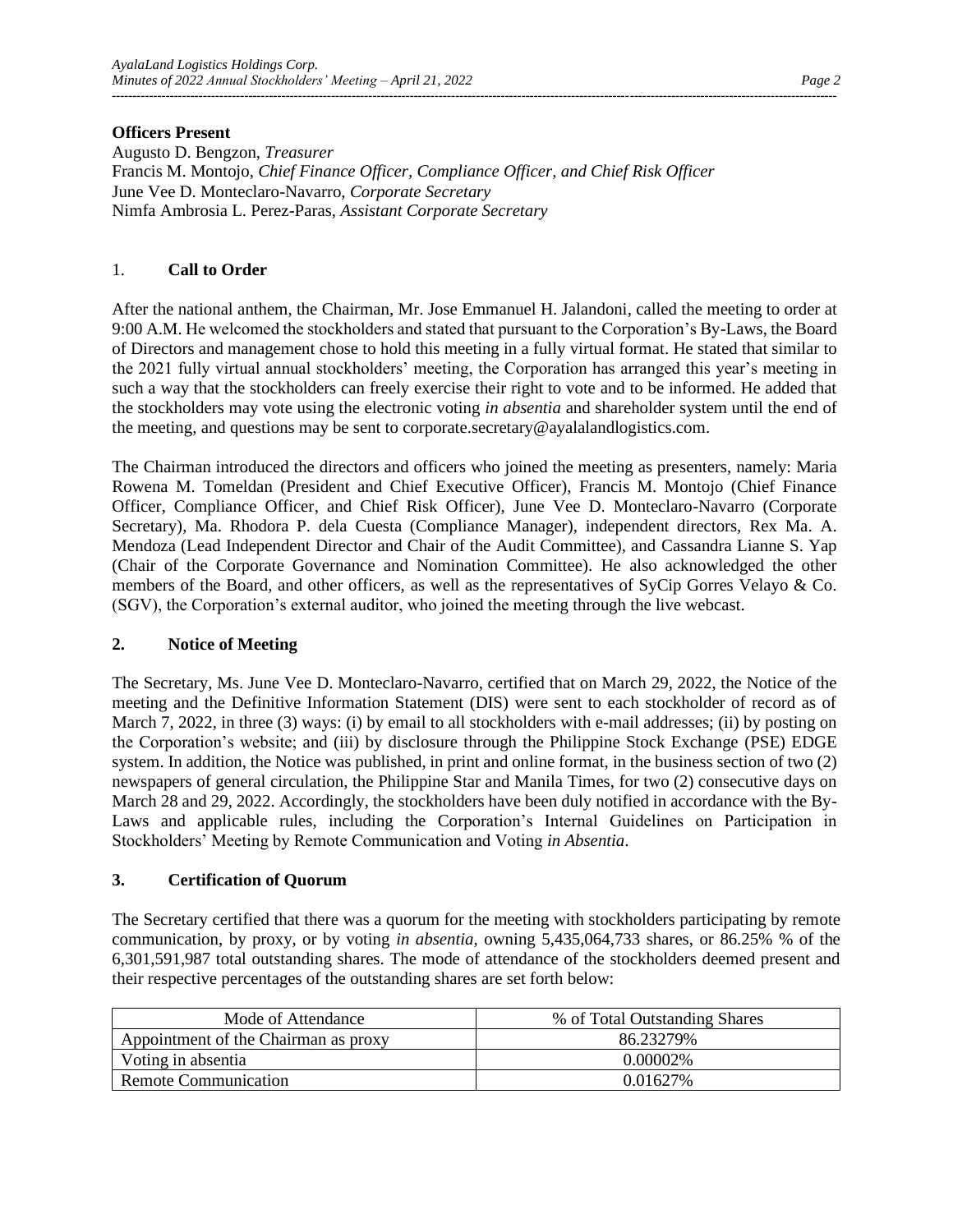Additionally, there were 114 viewers of the live webcast of the meeting.

## **4. Instructions on Rules of Conduct and Voting Procedures**

The Chairman noted that although the Corporation was holding this meeting in a virtual format, it strived to provide the shareholders the opportunity to participate in the meeting to the same extent possible as in an in-person meeting.

Thereafter, the Secretary explained that the rules of conduct and the voting procedures are set forth in the DIS and in the Explanation of Agenda Items, which form part of the Notice of the Annual Stockholders' Meeting. She highlighted the following points:

- (i) The agenda for the meeting covers a range of matters requiring stockholders' vote and was included in the Notice sent to stockholders. Stockholders were also provided an opportunity to propose matters for inclusion in the agenda, pursuant to applicable laws, rules and regulations, and the internal guidelines of the Corporation.
- (ii) Stockholders who registered under the Voting in Absentia and Shareholder (VIASH) System or who notified the Corporation by email to [corporate.secretary@ayalalandlogistics.com](mailto:corporate.secretary@ayalalandlogistics.com) by April 8, 2022, of their intention to participate in the meeting by remote communication may send their questions or comments to the same email address.
- (iii) Questions or comments received before 8:30 a.m. today, will be read aloud and addressed during the Q & A period, which will take place after Other Matters (Item 9 of the agenda). Management will reply by email to questions and comments not taken up during the meeting.
- (iv) There are six (6) resolutions proposed for adoption by the stockholders, each proposed resolution will be shown on the screen as the same is being taken up.
- (v) Stockholders could cast their votes on the proposed resolutions and in the election of directors beginning March 29, 2022 through the VIASH System with the polls remaining open until the end of the meeting for stockholders using the VIASH System.
- (vi) Alternatively, the stockholders were provided the option to appoint the Chairman as proxy.
- (vii) The votes cast as of close of business of April 12, 2022 have been tabulated. Those votes are from stockholders owning 5,435,064,733 voting shares representing 100% of the total voting shares represented in the meeting, and 86.23% of the total outstanding voting shares. The results of this tabulation will be referred to when reporting the voting results during the meeting, and the results of the final tabulation of votes, with full details of the affirmative and negative votes and abstentions, will be reflected in the minutes.

The Secretary then thanked the stockholders who have voted through the VIASH System and by proxy. She encouraged all stockholders remotely attending the meeting to vote using the VIASH System which will remain open until the end of the meeting.

## **5. Approval of the Minutes of the April 21, 2021 Annual Stockholders' Meeting**

The Chairman then proceeded to the approval of the minutes of the annual stockholders' meeting held on April 21, 2021. An electronic copy of the minutes is available on the website of the Corporation.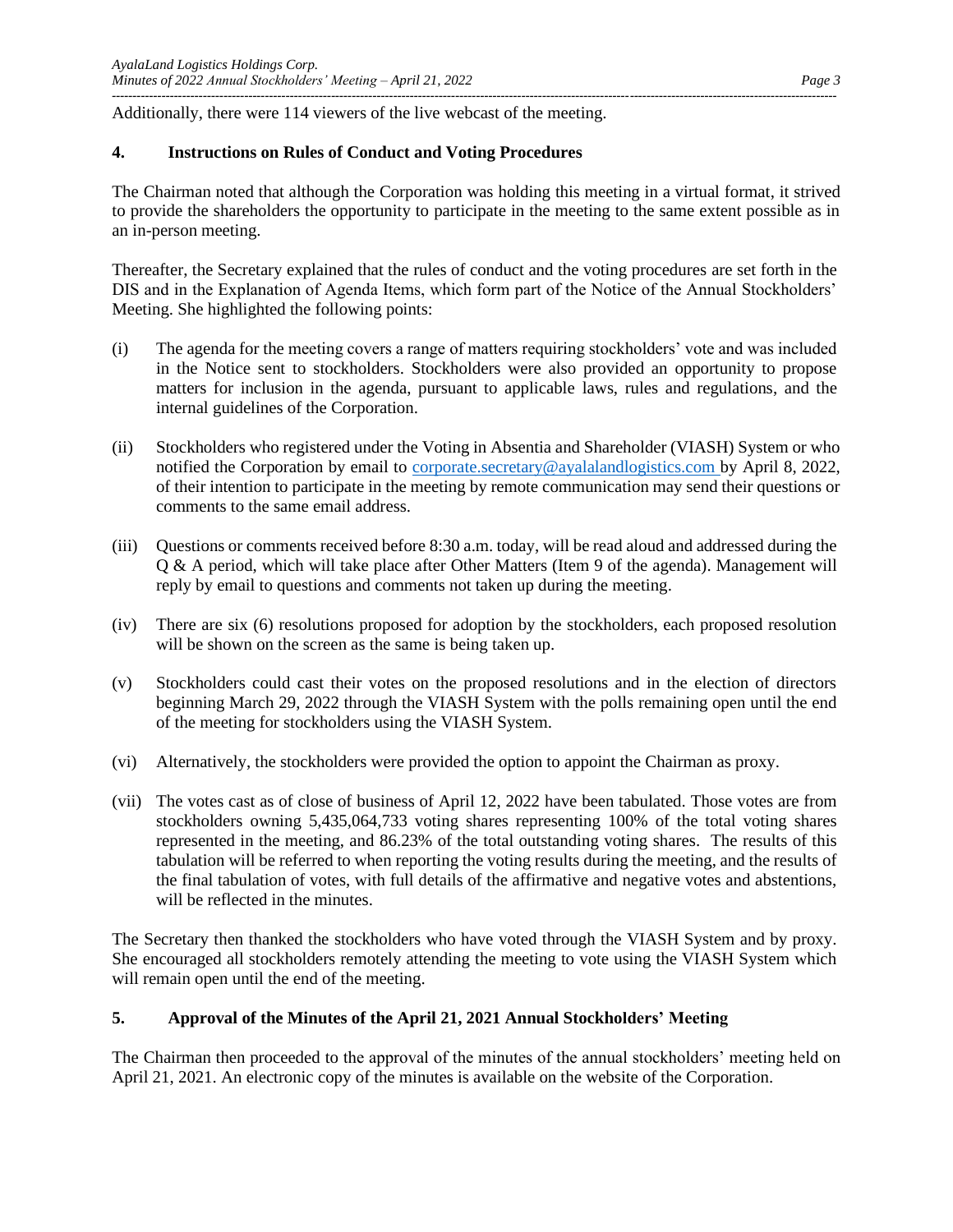The Secretary presented Resolution No. S-01-2022, as proposed by management, and based on the votes received, reported the approval by the stockholders of the following resolution which was shown on the screen:

## **Resolution No. S-01-2022**

**RESOLVED**, to approve the minutes of the annual stockholders' meeting held on April 21, 2022.

As tabulated by the Committee of Inspectors of Proxies and Ballots and validated by SGV, the votes for the adoption of Resolution No. S-01-2022 for the approval of the minutes of the previous meeting are as follows:

| Number of Voted Shares                             |  | - |
|----------------------------------------------------|--|---|
| of Shares of Shareholders Present<br>$\frac{0}{0}$ |  |   |

## **6. Annual Report**

The pre-recorded report of the President and CEO, Ms. Maria Rowena M. Tomeldan, was shown.

Ms. Tomeldan began by stating that the year 2021 was a significant year for the Corporation, a period of resetting its business plans while focusing on its goals. Throughout the year, the Corporation continued to operate across its industrial parks, logistics facilities, malls and office, sustaining the manufacturing and commercial activities.

Ms. Tomeldan emphasized that in 2021, the Corporation's revenues rose by 16% to Php4.3 Billion, while net income grew by 11% to Php780 Million, driven by continuous demand for industrial lots and stable operations of its warehouses and offices. The Corporation sold a substantial number of industrial lots in 2021, though limited to the domestic market. With the demand for warehouse space, the Corporation delivered additional gross leasable area (GLA) in its ALogis Biñan and ALogis Calamba sites. The Corporation ended the year with a total warehouse GLA of 224,000 square meters (sqm), an 8% growth from 207,000 sqm in 2020.

The Corporation ventured into cold logistics and acquired two (2) existing cold storage facilities, which jumpstarted its portfolio under the ALogis Artico brand. It also secured an additional 55 hectares for the expansion of Pampanga Technopark.

With higher customer confidence and improved foot traffic, the Corporation reopened and expanded the popular Tutuban Night Market with over 400 stalls. The Corporation strengthened its specialty leasing program and provided the option of online shopping to mall patrons through TutuBuy.

As the pandemic pressed on, the Corporation continued to prioritize the safety and well-being of its employees, customers, and the needs of its stakeholders.

The Corporation participated in the Alagang AyalaLand program. The program supported Micro, Small and Medium Enterprises (MSMEs), set up our community pantries and distribution drives in Laguna, Cavite, Pampanga, and Misamis Oriental, continued to provide assistance to the Missionaries of Charity, which is located within the Tutuban Center complex in Tondo, Manila, and put up the e-Library of Mabalacat City College in their Dapdap Campus in Pampanga. South Park Center continues to serve as Muntinlupa's mega vaccination site, the Philippine Red Cross' RT-PCR testing center, and the Philippine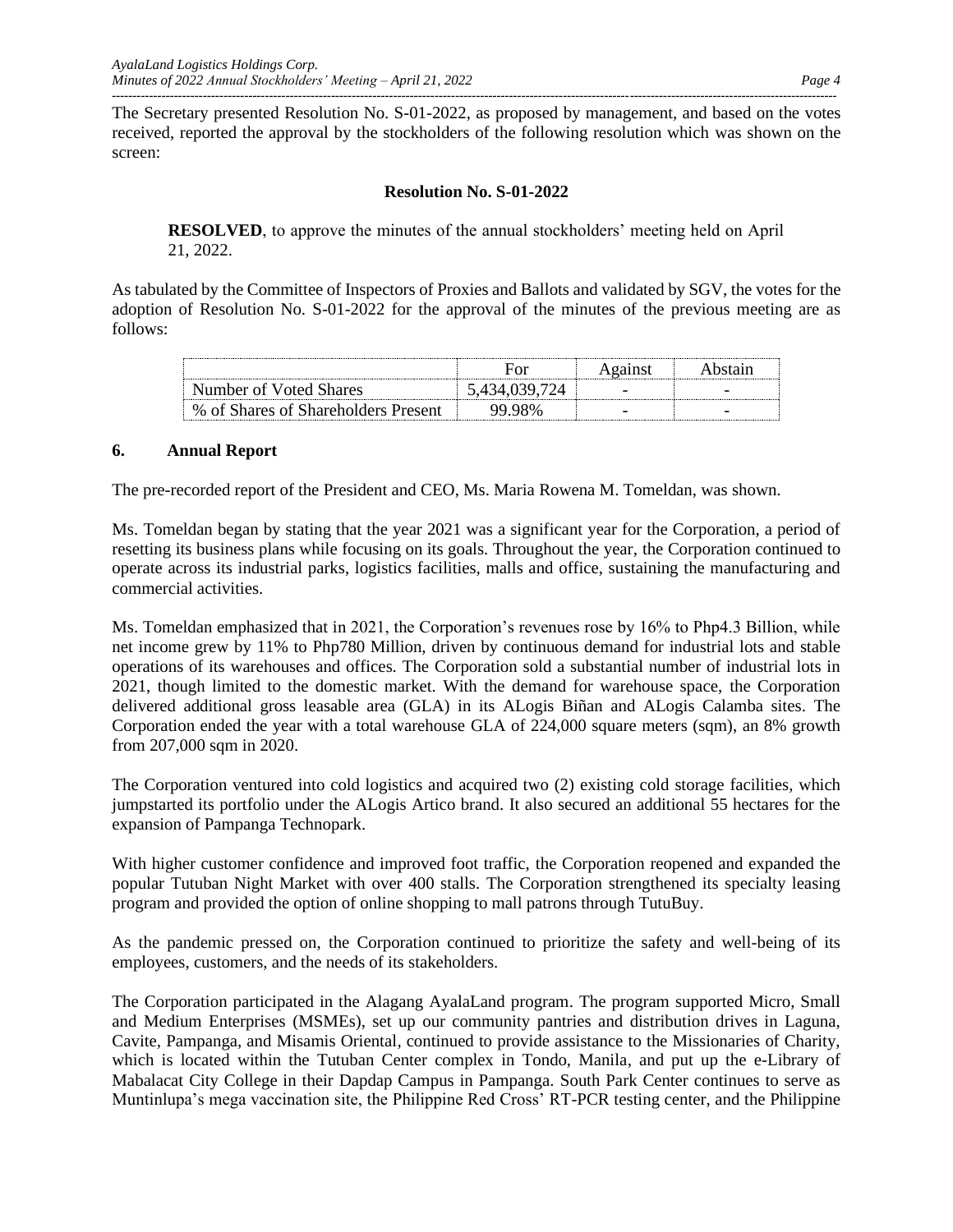Statistics Authority Phil Sys National I.D. registration site. South Park Center is also home to the local offices of the Bureau of Internal Revenue, the Local Civil Registry, and the Commission on Elections.

The Corporation took a bold step forward in its commitment to environmental protection by starting to shift to renewable energy sources, and explored many sustainable ways in developing and managing its properties.

In 2021, the Corporation received recognitions from prestigious local and international associations: Gold Stevie award for Company of the Year - Real Estate (Medium-size) in the 18<sup>th</sup> Annual International Business Awards and 1 Golden Arrow recognition from the Institute of Corporate Directors. The Corporation's ASEAN Corporate Governance Scorecard results reflect its improved performance and compliance with corporate governance principles.

In 2022, the Corporation remains committed to transforming places into dynamic industrial and logistics centers. In February 2022, the Corporation acquired an existing ready-built facility in Sto. Tomas, Batangas. With this acquisition, the Corporation presently has 288,000 sqm of leasable warehouse space across its now six (6) key locations.

Ms. Tomeldan noted that as the Corporation moves forward into the year, it will continue to take advantage of global market opportunities and diversify its product line further with additional cold storage facilities and data centers. The Corporation plans to break ground for two (2) cold storage facilities in Pampanga and Batangas properties to double the capacity by 2023.

Ms. Tomeldan expressed that the Corporation is optimistic that in 2022, its clear strategy and road map will ensure long-term growth and financial sustainability. She added that as a co-catalyst for growth and development, the Corporation remains committed to building a national footprint through increased presence in key locations all over the country.

In closing, Ms. Tomeldan thanked the shareholders and stakeholders for continuing to work and grow with the Corporation in achieving its plans and aspirations, the Board of Directors for the guidance and support to the organization during this crucial period, and the employees for the solid teamwork, perseverance, and dedication while facing the challenges of the times.

A visual presentation was shown simultaneously with the President's report. The report of the President was followed by an audio-visual presentation showing the 2021 accomplishments and direction of the Corporation.

Upon the request of the Chairman, the Secretary presented the following Resolution No. S-02-2022 which was shown on the screen and had been proposed by management, and reported the stockholders' approval of the same in accordance with the voting results:

## **Resolution No. S-02-2022**

**RESOLVED,** to note the Corporation's Annual Report, which consists of the President's Report and the audio-visual presentation to the stockholders, and to approve the consolidated audited financial statements of the Corporation and its subsidiaries for the period ended 31 December 2021, as audited by the Corporation's external auditor, SyCip Gorres Velayo & Co.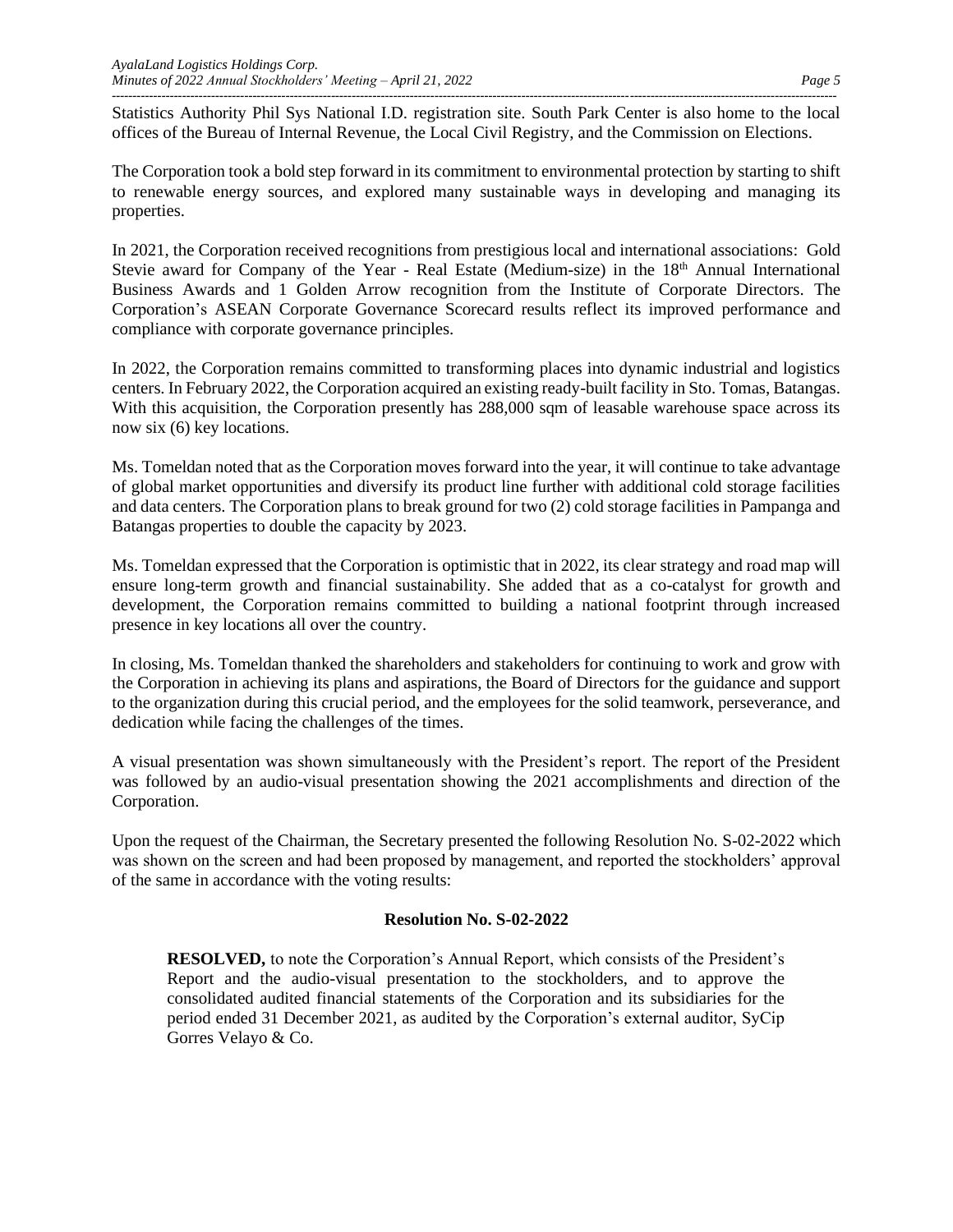As tabulated by the Committee of Inspectors of Proxies and Ballots and validated by SGV, the votes for the adoption of Resolution No. S-02-2022 for the noting of the annual report and the approval of the 20201 consolidated audited financial statements of the Corporation and its subsidiaries are as follows:

| Number of Shares Voted                    |       |   |
|-------------------------------------------|-------|---|
| of Shares of Shareholders Present<br>$\%$ | IXV/o | - |

## **7. Ratification of all Acts and Resolutions of the Board of Directors and Officers**

The Secretary, upon request of the Chairman, explained that stockholders' ratification was sought for all the acts and resolutions of the Board, the Executive Committee, and other Board Committees exercising powers delegated by the Board, which were adopted from April 21, 2021 until today. The Secretary explained that these acts and resolutions are reflected in the minutes of the meetings, and they include the approval of 2021 audited financial statements, management representation letter and 2022 internal audit plan, election of officers, appointment of chairmen and members of the Board Committees, ratification and confirmation of the actions of the Board Committees, updating the list of attorneys-in-fact of the Company for various transactions and list of bank counterparty risk limits and bank signatories, acquisition of shares, real properties and cold facilities, establishment of term facility and short-term credit facilities, and loan availment, registration with the online submission tool and submission of email addresses and phone numbers to the Securities and Exchange Commission (SEC), planning and construction of warehouses and cold logistics facilities, re-auction of delinquent shares, corporate governance matters, write-off of receivables, and other acts covered by disclosures to the SEC and the PSE. The Secretary further stated that stockholders' ratification is also being sought for all the acts of the Corporation's officers performed in accordance with the resolutions of the Board, the Executive Committee and other Board Committees as well as the By-Laws, from April 21, 2021 to date. These acts were performed to implement the resolutions of the Board or its Committees, or as part of the general conduct of the Corporation's business.

The Secretary then reported that Resolution No. S-03-2022, as proposed by management and shown on the screen, had been approved by the stockholders based on the tabulation of results:

## **Resolution No. S-03-2022**

**RESOLVED,** to ratify each and every act and resolution, from 21 April 2021 to 21 April 2022 (the "Period"), of the Board of Directors (the "Board"), the Executive Committee and other Board committees exercising powers delegated by the Board, and each and every act, during the Period, of the officers of the Corporation performed pursuant to the resolutions of the Board, the Executive Committee and other Board committees as well as pursuant to the By-Laws of the Corporation.

As tabulated by the Committee of Inspectors of Proxies and Ballots and validated by SGV, the votes for the adoption of Resolution No. S-03-2022 for the ratification of all acts of the Board and officers are as follows:

| Number of Shares Voted              |  |  |
|-------------------------------------|--|--|
| % of Shares of Shareholders Present |  |  |

## **8. Approval of the Amendment of the Seventh Article of the Articles of Incorporation**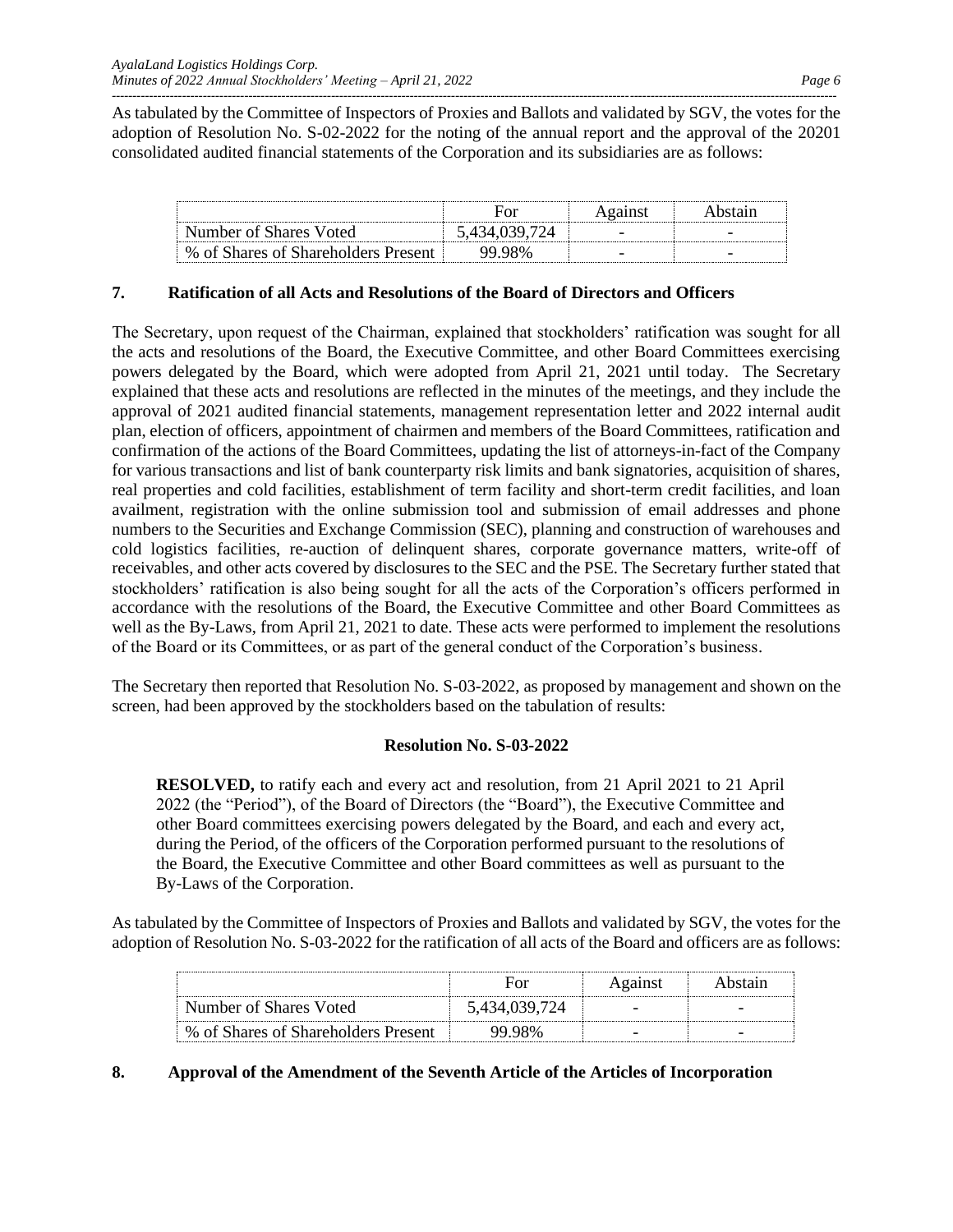Upon request of the Chairman, the Chief Finance Officer (CFO) and Compliance Officer (CO), Ms. Francis M. Montojo, presented the proposal to increase the authorized capital stock of the Corporation of up to Php10 Billion through: (1) the creation of up to Php5 Billion non-voting preferred shares with par value of Php1.00 per share, and (2) the increase of Php5 Billion common shares, with par value of Php1.00 per share.

Ms. Montojo explained that the increase in capital stock will be used as a funding source for the Corporation's expansion projects and growth plans which may include acquisition of lands, development of industrial parks, warehouses, facilities and new business projects. She stated that the use of the funds will be disclosed at the appropriate time.

Ms. Montojo further stated that stockholders' approval is also sought for the delegation to the Board of Directors of the final terms of the issuance of the shares and of the proposed increase in authorized capital stock and the creation of non-voting preferred shares, as well as the implementation of the proposed increase in authorized capital stock and the creation of non-voting preferred shares. She added that following the necessary Board approvals, the Corporation will file for amendment of the Seventh Article of the Articles of Incorporation with the Securities and Exchange Commission.

The Secretary then presented Resolution No. S-04-2022, and based on the votes received, reported the approval by the stockholders of the amendment to the Seventh Article of the Articles of Incorporation to increase the Authorized Capital Stock of up to Php10 Billion through the creation of up to Php5 Billion non-voting preferred shares with a par value of Php1.00 per share and the increase of common shares from Php7.5 Billion to Php12.5 Billion, with a par value of Php1.00 per share, and the delegation to the Board of Directors of the final terms of the issuance of the shares and the features of the preferred shares, the implementation of the proposed increase in authorized capital stock and the creation of the preferred shares through the adoption of Resolution No. S-04-2022 which was shown on the screen:

## **Resolution No. S-04-2022**

**RESOLVED**, to approve the amendment to the Seventh Article of the Articles of Incorporation to increase the Authorized Capital Stock of up to Php10 Billion through the creation of up to Php5 Billion non-voting preferred shares with a par value of Php1.00 per share and the increase of common shares from Php7.5 Billion to Php12.5 Billion, with a par value of Php1.00 per share; and

**RESOLVED**, **FINALLY**, to approve the delegation to the Board of Directors of the final terms of the issuance of the shares and the features of the preferred shares, the implementation of the proposed increase in authorized capital stock and the creation of the preferred shares.

As tabulated by the Committee of Inspectors of Proxies and Ballots and validated by SGV, the votes for the adoption of Resolution No. S-04-2022 for the approval of the amendment to the Seventh Article of the Articles of Incorporation to increase the Authorized Capital Stock of up to Php10 Billion and the delegation to the Board of Directors of the final terms of the issuance of the shares and the features of the preferred shares, the implementation of the proposed increase in authorized capital stock and the creation of the preferred shares are as follows:

| Number of Shares Voted              |  |  |
|-------------------------------------|--|--|
| % of Shares of Shareholders Present |  |  |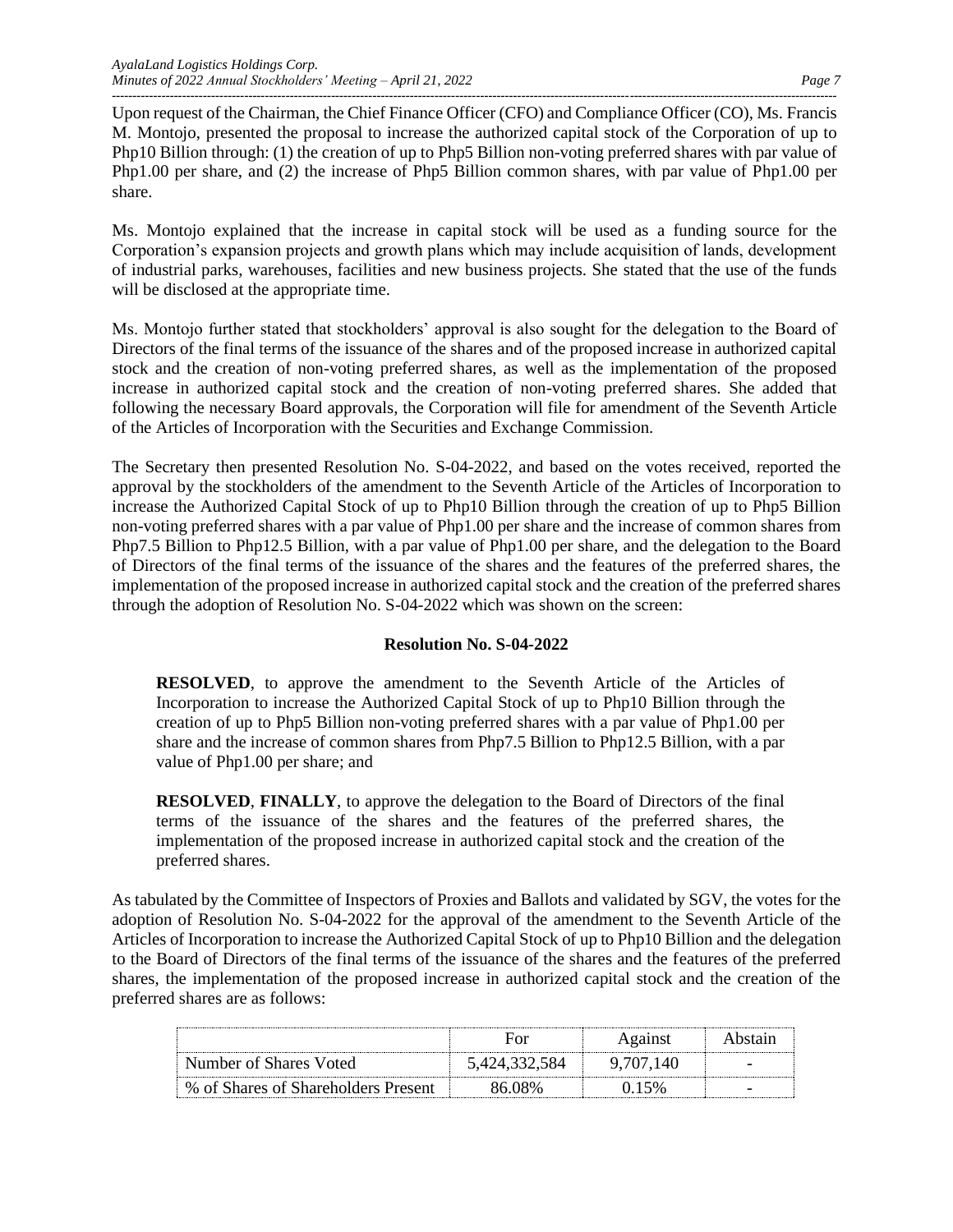## **9. Election of Directors**

The next item on the Agenda was the election of nine (9) members of the Board of Directors for the ensuing year. The Chairman requested Ms. Cassandra S. Yap, Chairman of the Corporate Governance and Nomination Committee, to explain the item.

Ms. Yap explained that in accordance with the Corporation's By-Laws, revised Corporate Governance Manual and Charter of the Board of Directors, the Corporate Governance and Nomination Committee of the Board has ascertained that the following nine (9) duly nominated stockholders, including the nominees for Independent Directors, are qualified to serve as directors of the Corporation for the ensuing term: Bernard Vincent O. Dy, Felipe U. Yap, Jose Emmanuel H. Jalandoni, Jaime Alfonso E. Zobel de Ayala, Maria Rowena M. Tomeldan, Nathanael C. Go, Rex Ma. A. Mendoza, Renato O. Marzan, and Cassandra Lianne S. Yap.

Mr. Mendoza, Mr. Marzan, and Ms. Yap were nominated as independent directors.

Ms. Yap further reported that all the nominees have given their consent to their respective nominations.

The Chairman requested the Secretary to report on the results of the election.

The Secretary reported that based on the preliminary tabulation of votes, each of the nine (9) nominees has garnered at least 5,128,120,020 votes. Given this, she certified that each nominee has received sufficient votes for election to the Board and consequently, Resolution No. S-05-2022 for the election of the nine (9) nominees to the Board, which was shown on the screen, had been approved:

## **Resolution No. S-05-2022**

**RESOLVED**, to elect the following nominees as directors of the Corporation to serve as such beginning today until their successors are elected and qualified:

Bernard Vincent O. Dy Felipe U. Yap Jose Emmanuel H. Jalandoni Jaime Alfonso E. Zobel de Ayala Maria Rowena M. Tomeldan Nathanael C. Go Rex Ma A. Mendoza (Independent Director) Renato O. Marzan (Independent Director) Cassandra Lianne S. Yap (Independent Director)

As tabulated by the Committee of Inspectors of Proxies and Ballots and validated by SGV, the final votes received by the nominees are as follows: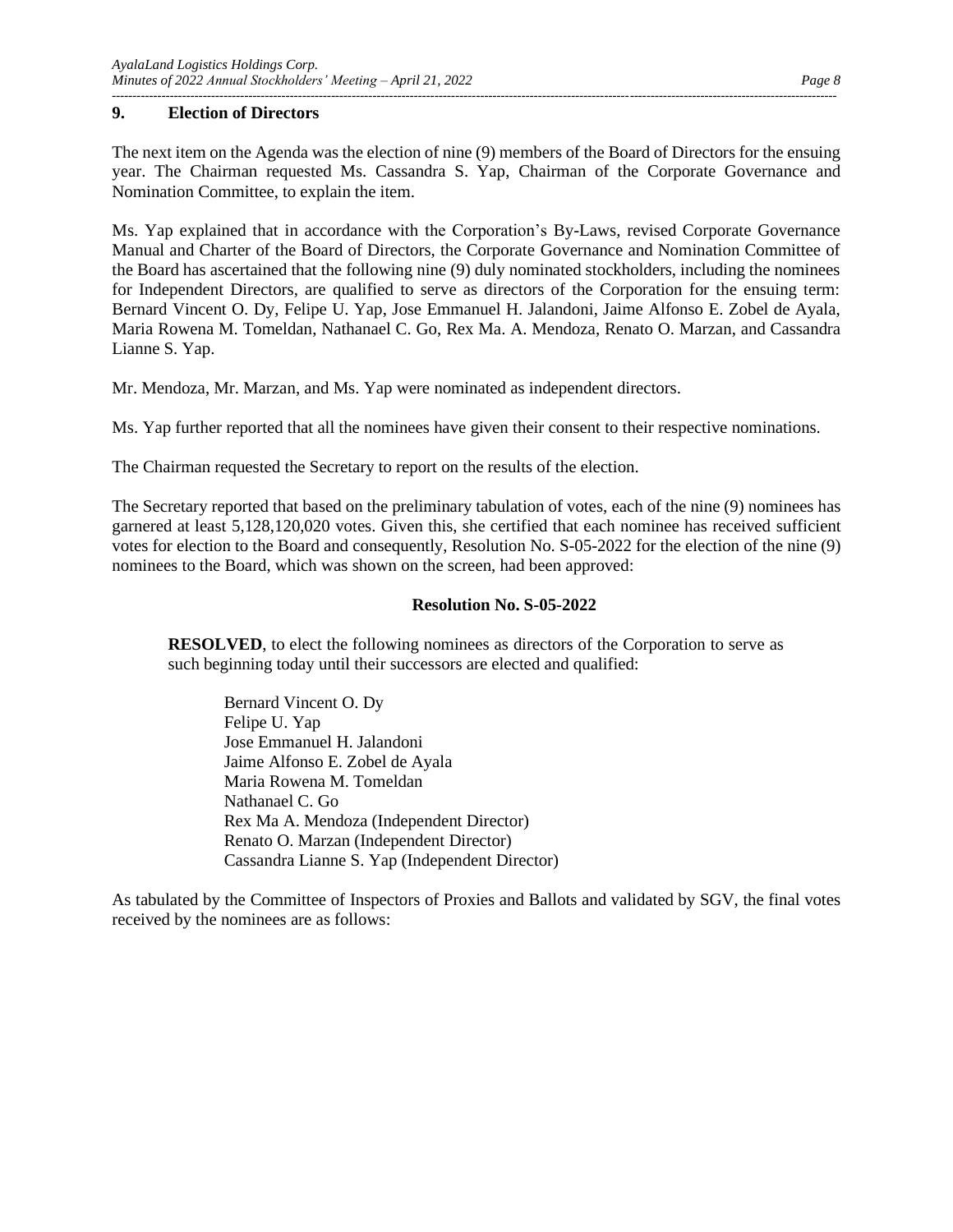*AyalaLand Logistics Holdings Corp. Minutes of 2022 Annual Stockholders' Meeting – April 21, 2022* Page 9

| Director                           | For           | Against    | Abstain |
|------------------------------------|---------------|------------|---------|
| 1. Bernard Vincent O. Dy           | 5,181,773,320 |            |         |
| 2. Felipe U. Yap                   | 5,181,773,320 |            |         |
| 3. Jose Emmanuel H. Jalandoni      | 5,181,773,320 |            |         |
| 4. Jaime Alfonso E. Zobel de Ayala | 5,181,773,320 |            |         |
| 5. Maria Rowena M. Tomeldan        | 5,128,609,020 | 53,164,300 |         |
| 6. Nathanael C. Go                 | 7,452,170,956 |            |         |
| 7. Rex Ma. A. Mendoza              | 5,181,773,320 |            |         |
| 8. Renato O. Marzan                | 5,181,773,320 |            |         |
| 9. Cassandra Lianne S. Yap         | 5,181,773,320 |            |         |

#### **10. Appointment of External Auditor and Fixing of its Remuneration**

Upon the request of the Chairman, Mr. Rex Ma. A. Mendoza, Chairman of the Audit Committee, informed the stockholders that the Audit Committee in the performance of its oversight function, evaluated the performance of SGV, the Corporation's present auditor, during the past year and the Committee was satisfied with its performance. Thus, the Committee and the Board of Directors agreed to endorse the appointment of SGV as the Corporation's external auditor for the year 2022 for an audit fee of Five Hundred Twenty Two Thousand Five Hundred Pesos (Php522,500.00), net of value-added tax and out-ofpocket expenses up to 10% inflationary allowance.

The Secretary presented Resolution No. S-06-2022 proposed by management for the appointment of the Corporation's external auditor and fixing of its remuneration and reported that there were enough votes received for the approval of said resolution:

#### **Resolution No. S-06-2022**

**RESOLVED,** as endorsed by the Board of Directors, to approve the appointment of SyCip Gorres Velayo  $\&$  Co. as the external auditor of the Corporation for the year 2022 for an audit fee of Five Hundred Twenty Two Thousand Five Hundred Pesos (Php522,500.00), net of value-added tax and out-of-pocket expenses up to 10% inflationary allowance.

As tabulated by the Committee Inspectors of Proxies and Ballots and validated by SGV, the votes for the adoption of Resolution No. S-06-2022 for the appointment of the Corporation's external auditor and fixing of their remuneration are as follows:

| Number of Shares Voted              | 434 039 724    |  |
|-------------------------------------|----------------|--|
| % of Shares of Shareholders Present | <u>'Y YX% </u> |  |

#### **11. Other Matters**

The Secretary informed the Chairman that there were no other matters that require consideration by the stockholders and that stockholders were notified that they may propose items for inclusion in the agenda but the Corporation did not receive any proposal. The Chairman then requested Ms. Ma. Rhodora P. dela Cuesta, the Compliance Manager of the Corporation, to read aloud the questions and comments together with the names of the stockholders who sent them.

Ms. dela Cuesta read the following questions received from stockholder Ms. Jobie Sta. Maria: (1) What are the company's plans for expansion? Is the company developing new technoparks this year? and (2) With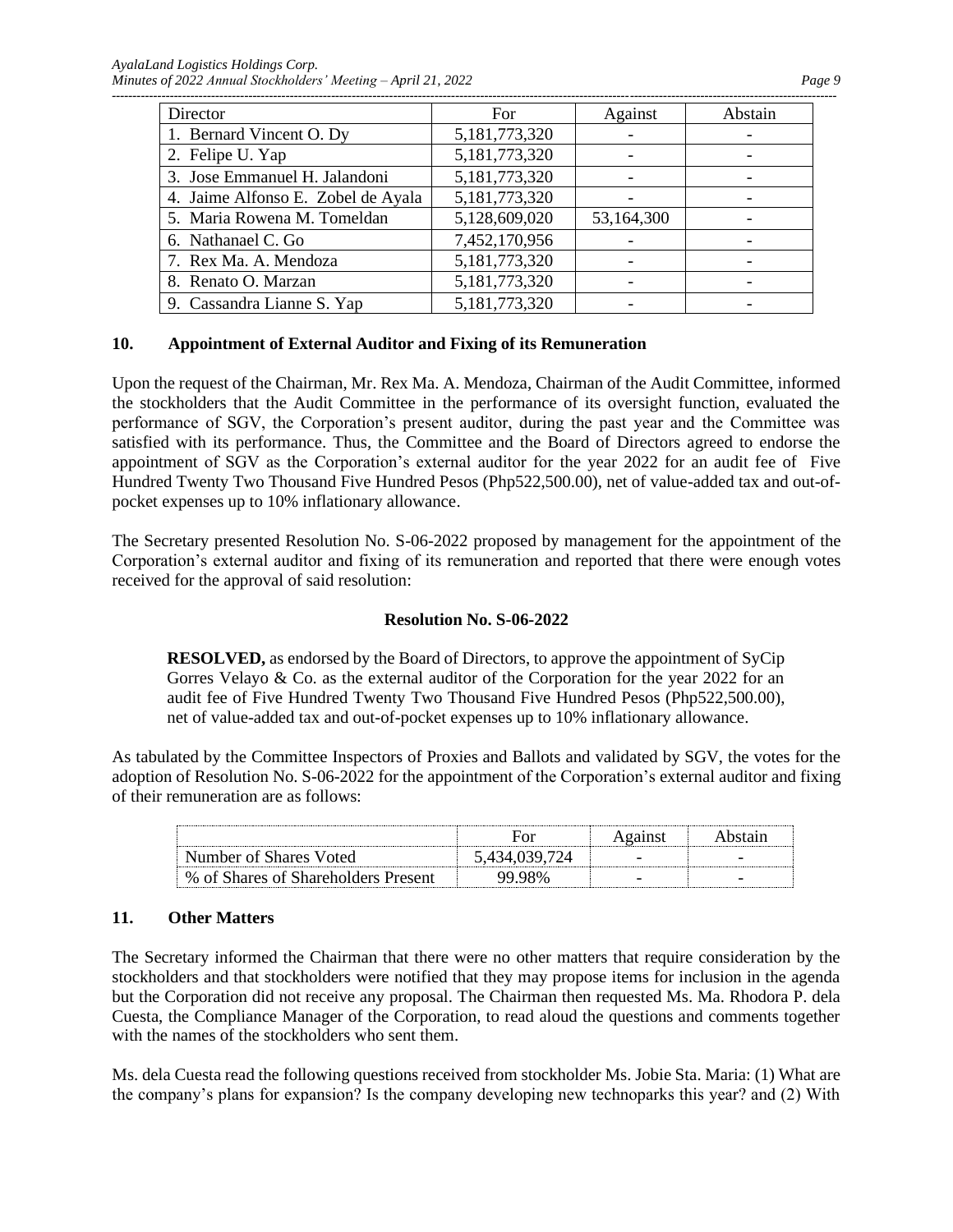the acquisition of cold storage facilities in 2021, does the Company have growth targets for this business segment?

On the first question, Ms. Tomeldan replied that the Corporation is committed to building national footprint by being in key areas all over the country and on track in its target to have presence in ten (10) strategic locations and grow its warehouse GLA to 500,000 sqm by 2025. At present, the Corporation is in six (6) areas and has 288,000 sqm of warehouse GLA or 58% accomplishment of 500,000 GLA target. On the second question, Ms. Tomeldan stated that the Corporation entered the cold storage market in 2021 and currently has two (2) cold storage facilities in its portfolio. The Corporation intends to double the capacity by 2023 by building facilities in Pampanga and Batangas properties. Combining its capabilities in both cold and dry storage, the Corporation will be equipped to service both types of customers.

## **12. Adjournment**

There being no other questions or comments from the stockholders and before adjourning the meeting, the Chairman informed the stockholders of the retirement of the Corporation's President/CEO, Ms. Tomeldan, and thanked her for her invaluable contribution and service as President and for her hard work in growing the Corporation. The Chairman mentioned that Ms. Tomeldan has been with the Corporation as a member of the Board of Directors since 2016 and as President since 2018 and she has brought her many years of experience to the Corporation and has steered the Corporation to greater heights, especially during the past two (2) years of the pandemic. The Chairman noted that although Ms. Tomeldan has retired as President, she will remain a member of the Board of Directors. The Chairman extended the Board's heartfelt gratitude to Ms. Tomeldan for the time, effort, and wisdom she has given in service to the Corporation and Ayala Land group, through all these years. The Chairman wished her success in her future endeavors.

Ms. Tomeldan thanked the Chairman. She expressed that it has been an honor and a privilege serving the Corporation and thanked the Board and her colleagues for their trust, guidance, and support. She added that she will continue to provide full support to the Corporation in her capacity as director.

The Chair then adjourned the meeting and informed the stockholders that a link will be posted to the recorded webcast of the meeting on the Corporation's website. Stockholders may raise any issues, clarifications, and concerns on the meeting conducted within two (2) weeks from posting of the link by sending an email to [corporate.secretary@ayalalandlogistics.com.](mailto:corporate.secretary@ayalalandlogistics.com)

The Chairman thanked everyone who joined the meeting. He noted that it has been a challenging year but the Corporation is optimistic that better days are ahead. He added that the Corporation shall continue to be resolute in seizing growth opportunities and creating higher value for its stakeholders. He wished all continued good health and asked them to take care and keep safe.

**JUNE VEE D. MONTECLARO-NAVARRO** Corporate Secretary

univers

**NIMFA AMBROSIA L. PEREZ-PARAS** Assistant Corporate Secretary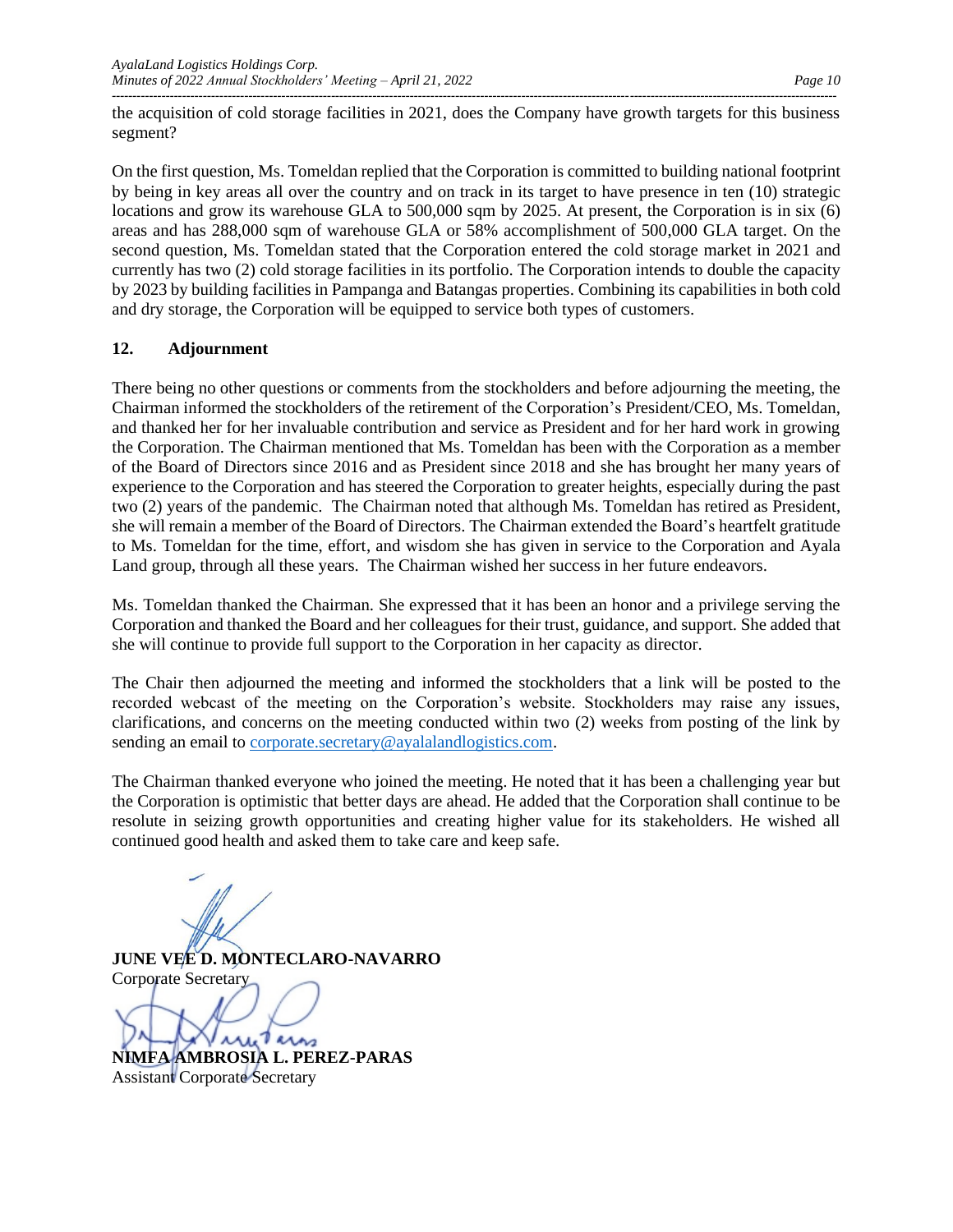Approved:

# **JOSE EMMANUEL H. JALANDONI**

Chairman of the Board